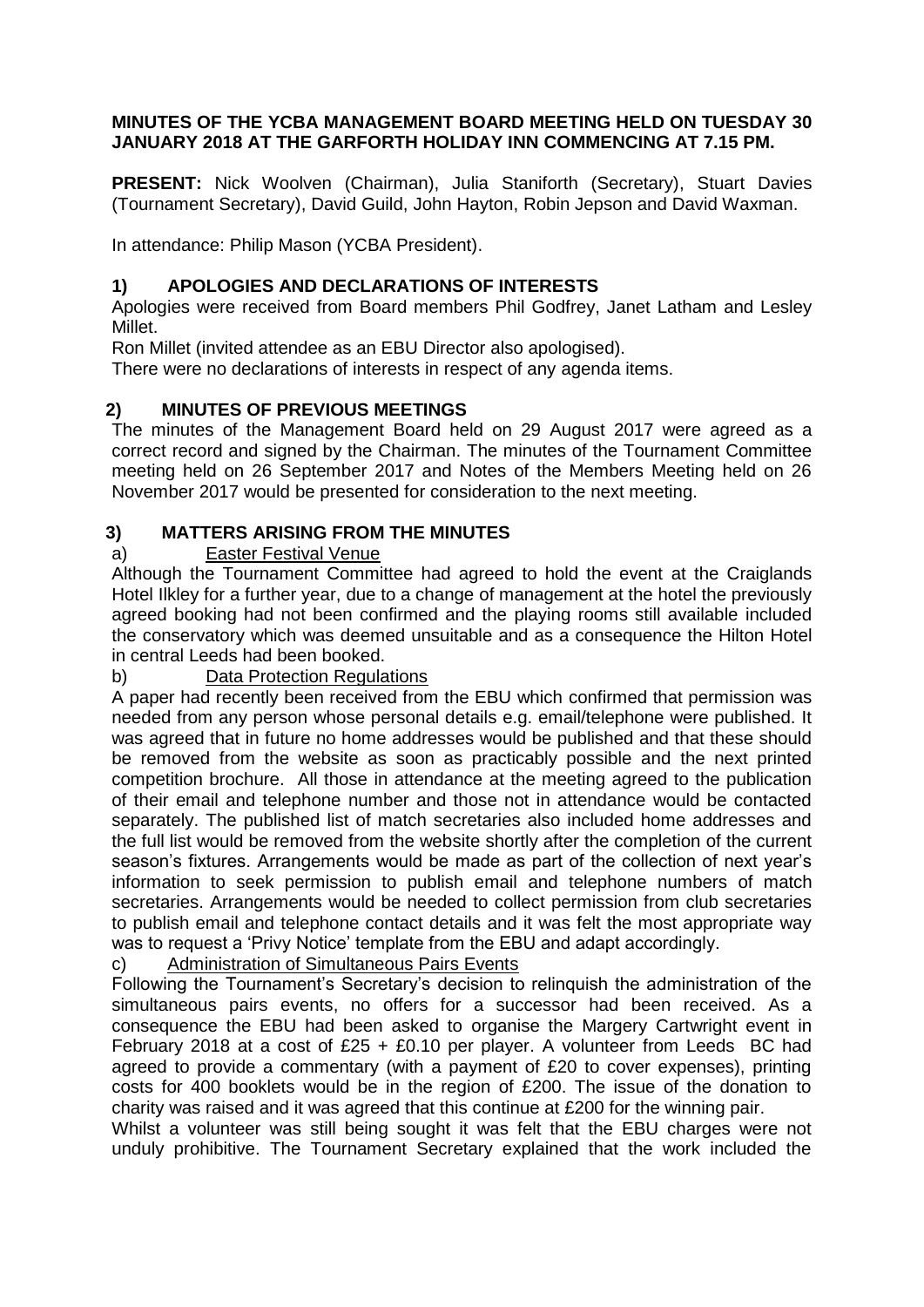collating of the results from approximately fifteen venues, calculating points for the Victor Ludorum prize winner and distribution of prizes.

## **4) MEMBERSHIP CRITERIA**

Consideration was given to a paper (attached) circulated previously by John Hayton which had been prepared in discussion with the Vice-Chair and Robin Jepson based on previous views of the Board. It was recognised that the changes (which would be subject to approval at the AGM by a two thirds majority) required a substantial amount of work over the next year to collect the membership data from all 35 affiliated clubs and then ongoing maintenance of the Pianola database. However as there was a likelihood that there would be a requirement under the latest data protection regulations to collect permission from members to store and use personal data this would be facilitated at the same time. It was known that at least two clubs had been unwilling to share membership data in the past and so may not comply with any subsequent request and the data would need collecting from individual members.

The maintenance of the Pianola database was raised as it was known that no maintenance had been undertaken and therefore many records were out of date and it was a concern where deceased members had not been removed. Further work was therefore required with clubs to ensure they were aware of the requirements to manage membership data through a sound process and the consequences of failing to do so. John Hayton agreed to support this work and David Guild would contact the Membership Secretary to discuss the progression of the work over the next year.

The Secretary enquired as to the terms and conditions that were referred to and it was explained that this related to the constitution and any other policies adopted and that the wording may need slight amendment and a final version would be circulated in the near future.

Robin Jepson was asked to review the competition rules in preparation for the proposed changes.

## **5) SUCCESSION PLANNING AND ROLES AND RESPONSIBILITIES**

The Secretary reported that due to personal and professional commitments she would not be seeking re-election as Secretary and would need to relinquish some responsibilities prior to the AGM. David Waxman had previously confirmed that he would not be seeking re-election to the Board and would cease to be the editor of the YCBA News after the next edition.

A volunteer to produce the Yorkshire League fixture list in future years had been identified and would work in conjunction with Philip Mason on next year's fixtures.

## **6) SPONSORSHIP OF YOUTH INTERNATIONAL**

Daniel Winter had been selected to play for England in the World Youth Team Championships in China and was seeking sponsorship as funding was not provided by the EBU. The Bridge Development Committee had suggested a 'Just Giving' website so funding could be given direct and had agreed an amount of £200.

# **7) TOLLEMACHE REPORT**

This had been given at the Members Meeting and whilst the team had not qualified for the final in spite of victories over the two qualifying teams it had proved a valuable experience for the five players who had not played in the event previously.

## **8) REPORT FROM NORTHERN BRIDGE LEAGUE REVIEW MEETING**

The main change from previous years was that Manchester will field an additional team in the 'C' division increasing the number competing to eight along with six in the 'A' division

Signed:-----------------------------------------------------------------(Chairman)

Date:-----------------------------------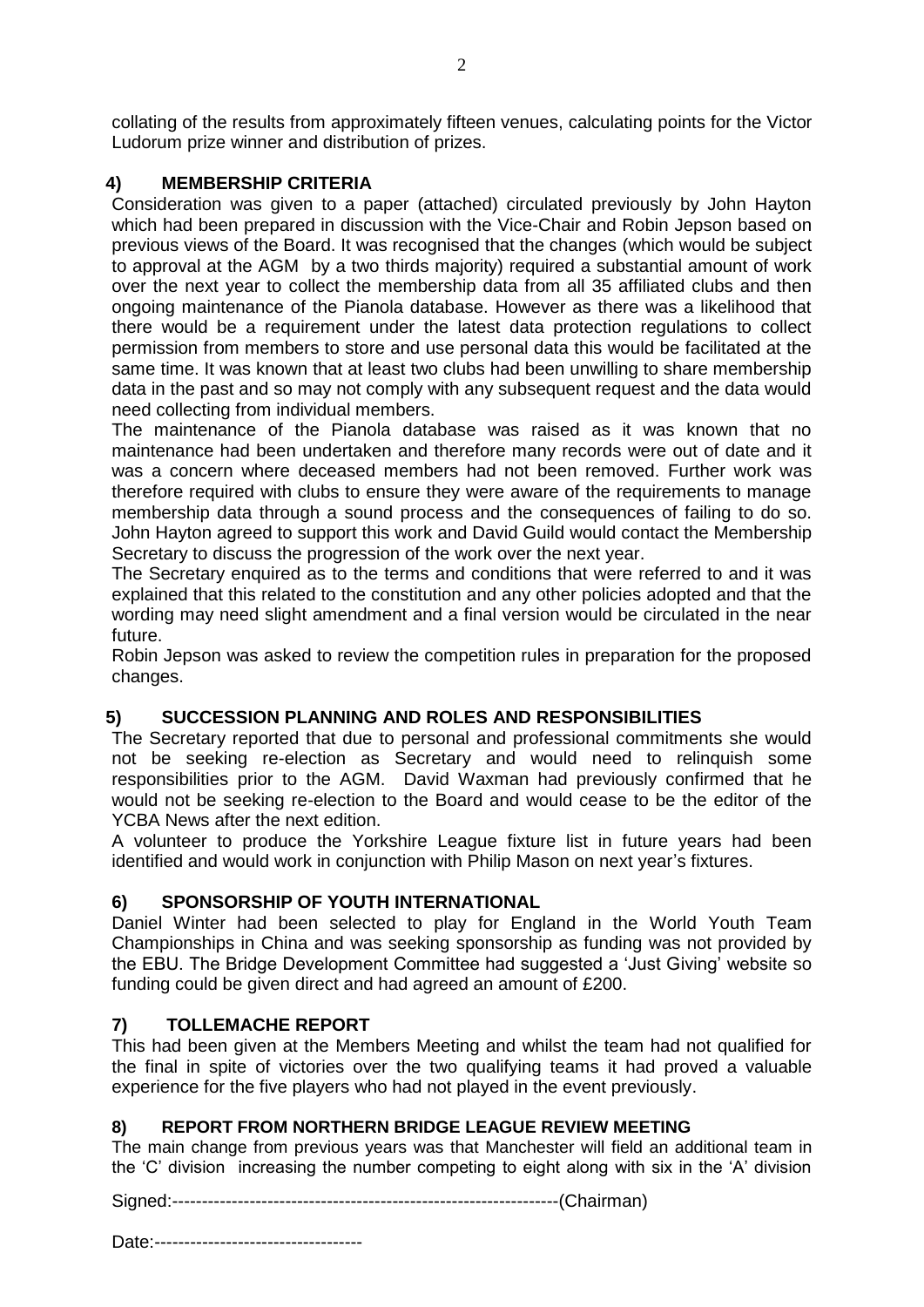and eight in the 'B' division. Dates and venues had been finalised and included an 'A' venue at Sheffield for the first time with additional Yorkshire venues due to the unavailability of Manchester BC. There were no changes to the fees and charges for the forthcoming season.

Yorkshire SE had won the 'C' division for the third year in succession and a team would be selected to play in the national final in June 2018.

### **9) REPORT FROM EBU AGM**

This had been documented at the Members Meeting and included changes to UM (P2P) rates/club affiliation fees along with the removal of the P2P rebate from April 2018.

#### **10) ISSUES ARISING FROM THE MEMBERS MEETING**

The attendance had been disappointingly low but those attending had contributed to discussion on membership issues particularly retaining and increasing members. As a consequence David Guild had visited Harrogate BC where a Development Committee had since been formed.

#### **11) EBU COUNTY NEWS PUBLICATION MATTERS**

The publication dated November 2017 included notification that advice on safeguarding in respect of activities that included young people aged under 18 and vulnerable adults was available on the EBU website. Also recommended was that counties publish financial information on the website and it was agreed that the annual accounts from 2017/18 should be published on the website.

### **12) ANY OTHER BUSINESS/ITEMS FOR FUTURE MEETINGS**

#### a) Appointment of an additional member to the Conduct Committee

A conduct complaint had been received and referred to the Conduct Committee. However two members of the committee were deemed to have either a direct or indirect involvement with the defendant or complainant and consequently there was a need to appoint an additional member of the committee to consider this allegation. It was agreed to appoint J Hayton. R Jepson would contact the two members of the Conduct Committee to notify of the appointment.

#### b) Minutes and reports for future meetings

Members of the Board noted that there were no reports on the agenda for the meeting and it was explained that it had been agreed that this meeting would focus on specific issues of membership criteria and succession planning. It was agreed that minutes of the Bridge Development Committee should be presented to the Board and subsequently published and that there should be a financial report at each meeting.

#### c) EBU Best Behaviour at Bridge Publication

The Chairman referred to the recent publication and it was agreed that this should be displayed on the website for future reference. The document could be accessed on the EBU website under the Laws and Ethics section.

#### d) Club Conduct Matter

The Secretary had received a communication seeking advice as to whether references could be sought prior to applications for membership being approved as following an incident it had been necessary to suspend two members. It was agreed that all clubs should be advised to follow the EBU model club constitution.

#### e) EBU Strategic Plan 2018 - 2023

Consideration was given to the document received from the EBU for comment which had been circulated. David Guild commented that the document was broadly the same as that of previous years and that he was currently preparing a strategic position paper for YCBA. It was felt that there would be considerable change over the next ten years in comparison with that of the last forty years largely related to on-line facilities which would transform the game. David Guild agreed to produce a proposed response which would be circulated for approval.

Signed:-----------------------------------------------------------------(Chairman)